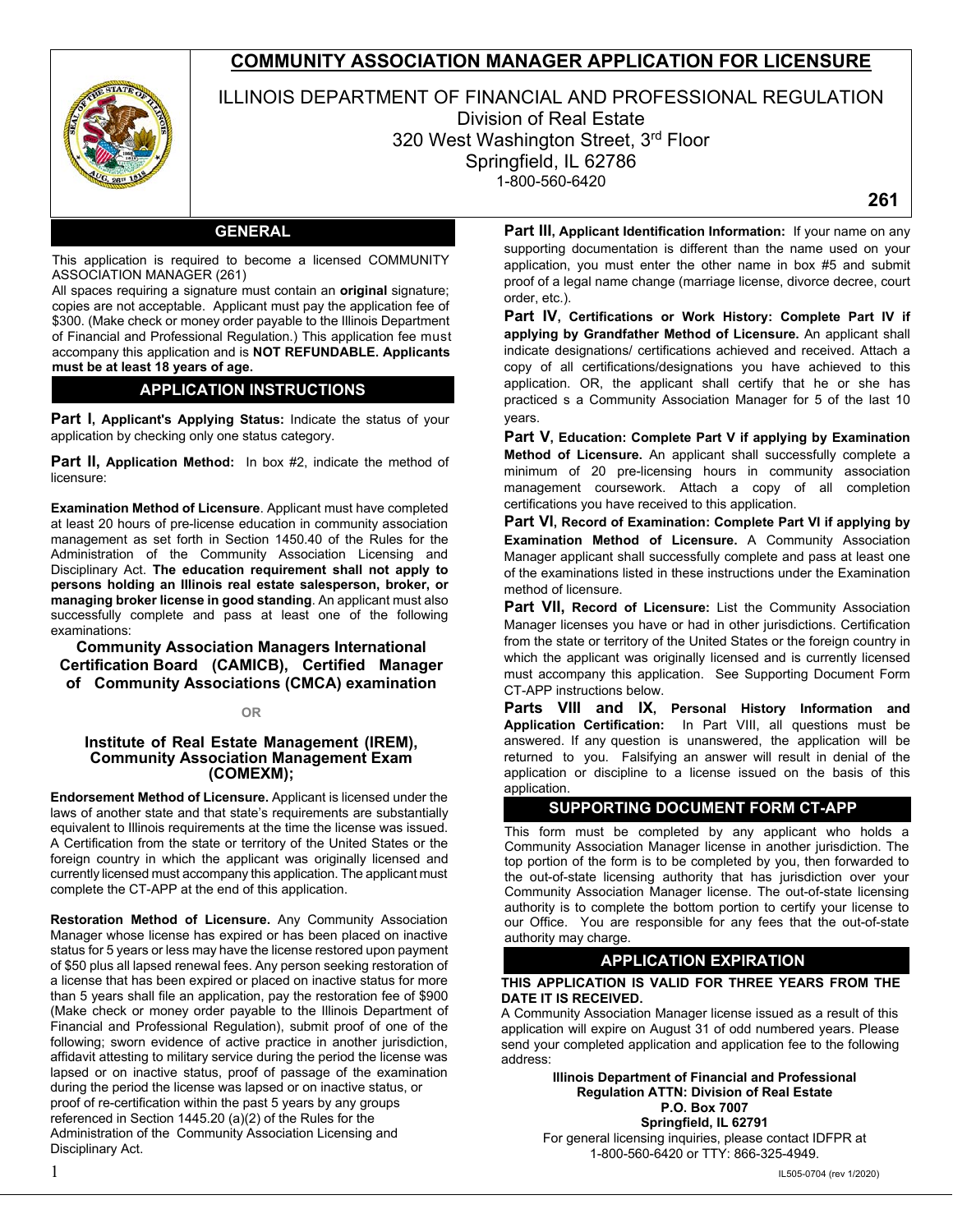IMPORTANT NOTICE: Completion of this form is necessary for consideration for licensure under the Illinois Community Association Manager Licensing and Disciplinary Act. Disclosure of this information is VOLUNTARY. However, failure to comply may result in this form not being processed. This form has been approved by the Agency Forms Coordinator.

# **Application for Licensure COMMUNITY ASSOCIATION MANAGER**

# **GENERAL INSTRUCTIONS**

Carefully follow the steps outlined on the instruction sheet for each section of the application. Type or print legibly with black ink only. The application must be completed in its entirety. If an area is not applicable, please indicate as "**N/A**". Incomplete applications or applications completed that do not comply with the instructions will be returned to the applicant. All signature areas must contain an **original** signature (copies of signatures are not acceptable). **THE APPLICATION FEE MUST ACCOMPANY THE APPLICATION AND IS NOT REFUNDABLE.** This application expires three years from the date it is received.

# **PART I:** Application Category Information

A. **Check the box if you are a military service member and/or spouse.** "Service member means any person who, at the time of application under this Section, is an active duty member of the United States Armed Forces or any reserve component of the United States Armed Forces, the Coast Guard, or the National Guard of any state, commonwealth, or territory of the United States or the District of Columbia or whose active duty service concluded within the preceding 2 years before application." The following will be considered proof of you or your spouse's active military status: DD214, Letter of Service signed by Unit Commanding Officer, or Proof of Service document from the Servicemember's electronic personnel portal. Proof for Spouses: Military Permanent Change of Station Orders with the spouse identified by name; Official Notification of Change of Assignment with your marriage license, a certified DD1172 verifying marital status, or a letter signed by the com-manding officer verifying change of assignment and the name of the military spouse.

# **PART II: Applicant's Applying Status (Check the one box that best describes your applying status).**

**CHECK BOX INDICATING THE APPROPRIATE INFORMATION REGARDING YOUR APPLICATION.**

|  |  |  |  | $\Box$ This is the first time I have made    |
|--|--|--|--|----------------------------------------------|
|  |  |  |  | application for this profession in Illinois. |

| $\Box$ I have previously made application for |
|-----------------------------------------------|
| this profession in Illinois; however, my      |
| previous application expired and I am         |
| now reapplying.                               |

 $\Box$  My application for this profession had previously been denied in Illinois. I am reapplying since I have fulfilled additional requirements.

Other:

 ENDORSEMENT **D** RESTORATION

| $\,$ PART III: Application Method $\,$ (See instructions pertaining to methods of licensure). $\,$ |                             |               |  |  |  |
|----------------------------------------------------------------------------------------------------|-----------------------------|---------------|--|--|--|
| 1. PROFESSION NAME AND PROFESSION CODE:                                                            | <b>2. LICENSURE METHOD:</b> | 3. FEE: \$300 |  |  |  |
| <b>COMMUNITY ASSOCIATION MANAGER</b><br>(261)                                                      | EXAMINATION                 |               |  |  |  |

**PART IV: Applicant Identification Information**

| 1. NAME (Mr/Ms/Mrs)<br><b>LAST</b>                                                                                                                                                                                                                                    | <b>FIRST</b>                | MI                                                                                                                                                                                                                                 |                 | 2. SOCIAL SECURITY NUMBER |  |  |
|-----------------------------------------------------------------------------------------------------------------------------------------------------------------------------------------------------------------------------------------------------------------------|-----------------------------|------------------------------------------------------------------------------------------------------------------------------------------------------------------------------------------------------------------------------------|-----------------|---------------------------|--|--|
|                                                                                                                                                                                                                                                                       |                             |                                                                                                                                                                                                                                    |                 |                           |  |  |
| <b>3. PERMANENT MAILING ADDRESS</b>                                                                                                                                                                                                                                   | <b>CITY</b><br><b>STATE</b> |                                                                                                                                                                                                                                    | <b>ZIP CODE</b> | <b>COUNTY</b>             |  |  |
|                                                                                                                                                                                                                                                                       |                             |                                                                                                                                                                                                                                    |                 |                           |  |  |
| (P.O. Boxes are not acceptable)                                                                                                                                                                                                                                       |                             | <b>EMAIL ADDRESS:</b> The contract of the contract of the contract of the contract of the contract of the contract of the contract of the contract of the contract of the contract of the contract of the contract of the contract |                 |                           |  |  |
| <b>4. BUSINESS MAILING ADDRESS</b>                                                                                                                                                                                                                                    | <b>CITY</b><br><b>STATE</b> |                                                                                                                                                                                                                                    | <b>ZIP CODE</b> | <b>COUNTY</b>             |  |  |
|                                                                                                                                                                                                                                                                       |                             |                                                                                                                                                                                                                                    |                 |                           |  |  |
| 5. MAIDEN, GIVEN SURNAME, OR ANY NAME(S) UNDER WHICH SUPPORTING DOCUMENTS WILL BE SUBMITTED                                                                                                                                                                           |                             |                                                                                                                                                                                                                                    |                 |                           |  |  |
| <b>CITY</b><br><b>6. PLACE OF BIRTH</b>                                                                                                                                                                                                                               | <b>STATE/COUNTRY</b>        | 7. DATE OF BIRTH                                                                                                                                                                                                                   |                 | 8. AGE                    |  |  |
|                                                                                                                                                                                                                                                                       |                             |                                                                                                                                                                                                                                    |                 |                           |  |  |
|                                                                                                                                                                                                                                                                       |                             | Month<br>Day Year                                                                                                                                                                                                                  |                 |                           |  |  |
| TELEPHONE NUMBER WHERE YOU MAY BE REACHED<br>9.                                                                                                                                                                                                                       |                             |                                                                                                                                                                                                                                    |                 |                           |  |  |
| WORK $(\_\_\_\_$ $\_\_$ $\_\_$ $\_\_$ $\_\_$ $\_\_$ $\_\_$ $\_\_$ $\_\_$ $\_\_$ $\_\_$ $\_\_$ $\_\_$ $\_\_$ $\_\_$ $\_\_$ $\_\_$ $\_\_$ $\_\_$ $\_\_$ $\_\_$ $\_\_$ $\_\_$ $\_\_$ $\_\_$ $\_\_$ $\_\_$ $\_\_$ $\_\_$ $\_\_$ $\_\_$ $\_\_$ $\_\_$ $\_\_$ $\_\_$ $\_\_$ |                             | HOME $(\_\_\_\_\_$ $\_\_$ $)$ $\_\_\_\_\_$ $\_\_$ $\_\_\_$ $\_\_$ $\_\_$                                                                                                                                                           |                 |                           |  |  |
| 2                                                                                                                                                                                                                                                                     |                             |                                                                                                                                                                                                                                    |                 | IL505-0704 (rev 1/2020)   |  |  |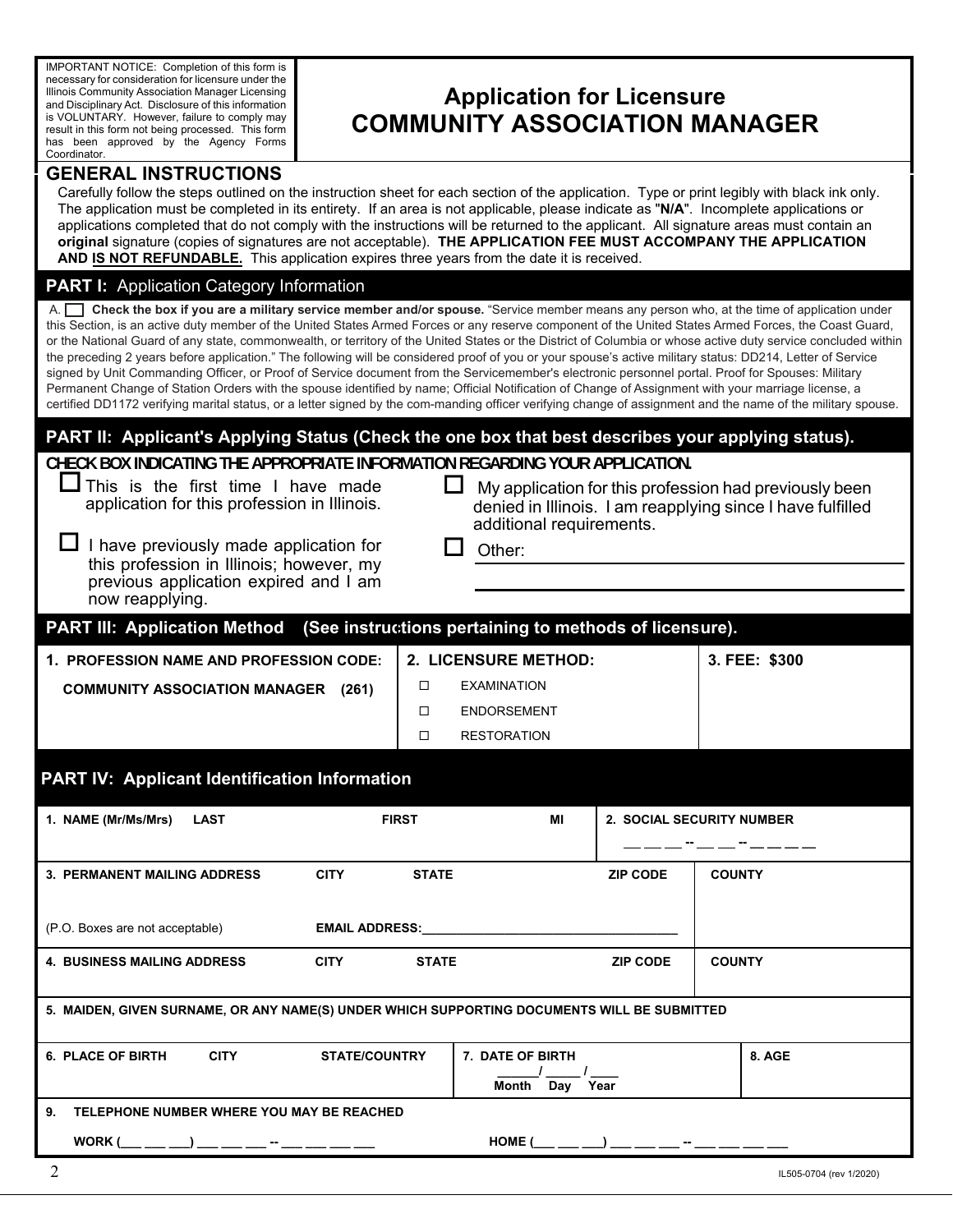### **Part V: Pre-license Education Information (only complete if applying by Examination Method of Licensure)**

**An applicant shall successfully complete of a minimum of 20 pre-licensing hours in community association management coursework. Please list your pre-license course(s) completed below. Please attach a copy of your completion certification(s) to this application. (This education requirement shall not apply to persons holding an Illinois real estate license in good standing. Real Estate licensees complete the last row in this Part.) If this part is not applicable, please indicate below as "N/A."**

| <b>EDUCATION PROVIDER'S NAME</b> | <b>PRE-LICENSE EDUCATION</b><br><b>COURSE NAME</b> | <b>MONTH/YEAR</b> | <b>COURSE</b><br><b>HOURS</b> |
|----------------------------------|----------------------------------------------------|-------------------|-------------------------------|
|                                  |                                                    |                   |                               |
|                                  |                                                    |                   |                               |
|                                  |                                                    |                   |                               |

### **MY REAL ESTATE LICENSE NUMBER:\_\_\_\_\_\_\_\_\_\_\_\_\_\_\_\_\_\_\_\_\_\_\_\_\_\_\_\_\_\_\_\_\_\_\_\_ I AM EXEMPT FROM THIS EDUCATION REQUIREMENT BECAUSE I HAVE AN ACTIVE ILLINOIS REAL ESTATE LICENSE IN GOOD STANDING**

### **PART VI: Record of Examination (only complete if applying by Examination Method of Licensure)**

**Examination applicants must successfully complete and pass at least one of the following examinations. Please attach examination scores indicating successful completion of one of the following examinations listed below. If this part is not applicable, please indicate below as "N/A."**

| ACCEPTABLE LICENSURE EXAMINATIONS                                                                                                                                                | <b>MONTH/YEAR EXAMINATION SUCCESSFULLY</b><br><b>COMPLETED AND PASSED</b> |
|----------------------------------------------------------------------------------------------------------------------------------------------------------------------------------|---------------------------------------------------------------------------|
| <b>Community Association Managers International Certification</b><br>Board (CAMICB), (formerly NBC-CAM) Certified Manager of<br><b>Community Associations (CMCA) examination</b> |                                                                           |
| Institute of Real Estate Management (IREM)<br><b>Community Management Association Exam (COMEXM)</b>                                                                              |                                                                           |

# **PART VII: Record of Licensure Information**

If you have ever been licensed to practice Community Association Management in any other jurisdiction, you must complete the information requested below. You must complete a supporting document CT-APP for each listing (below) that pertains to a community association manager license issued by a government licensing authority other than the State of Illinois. See instructions pertaining to **CT-APP**. **If Part VII is not applicable, please indicate below as "N/A."**

| <b>STATE</b> | <b>PROFESSION NAME</b>                                  | <b>LICENSE NUMBER</b> | <b>DATE OF</b><br><b>ISSUANCE</b> | <b>LICENSE STATUS</b><br>(Active, Lapsed, etc.) |
|--------------|---------------------------------------------------------|-----------------------|-----------------------------------|-------------------------------------------------|
|              |                                                         |                       |                                   |                                                 |
|              |                                                         |                       |                                   |                                                 |
|              | (If additional space is needed attach a separate sheet) |                       |                                   |                                                 |

**(If additional space is needed, attach a separate sheet.)**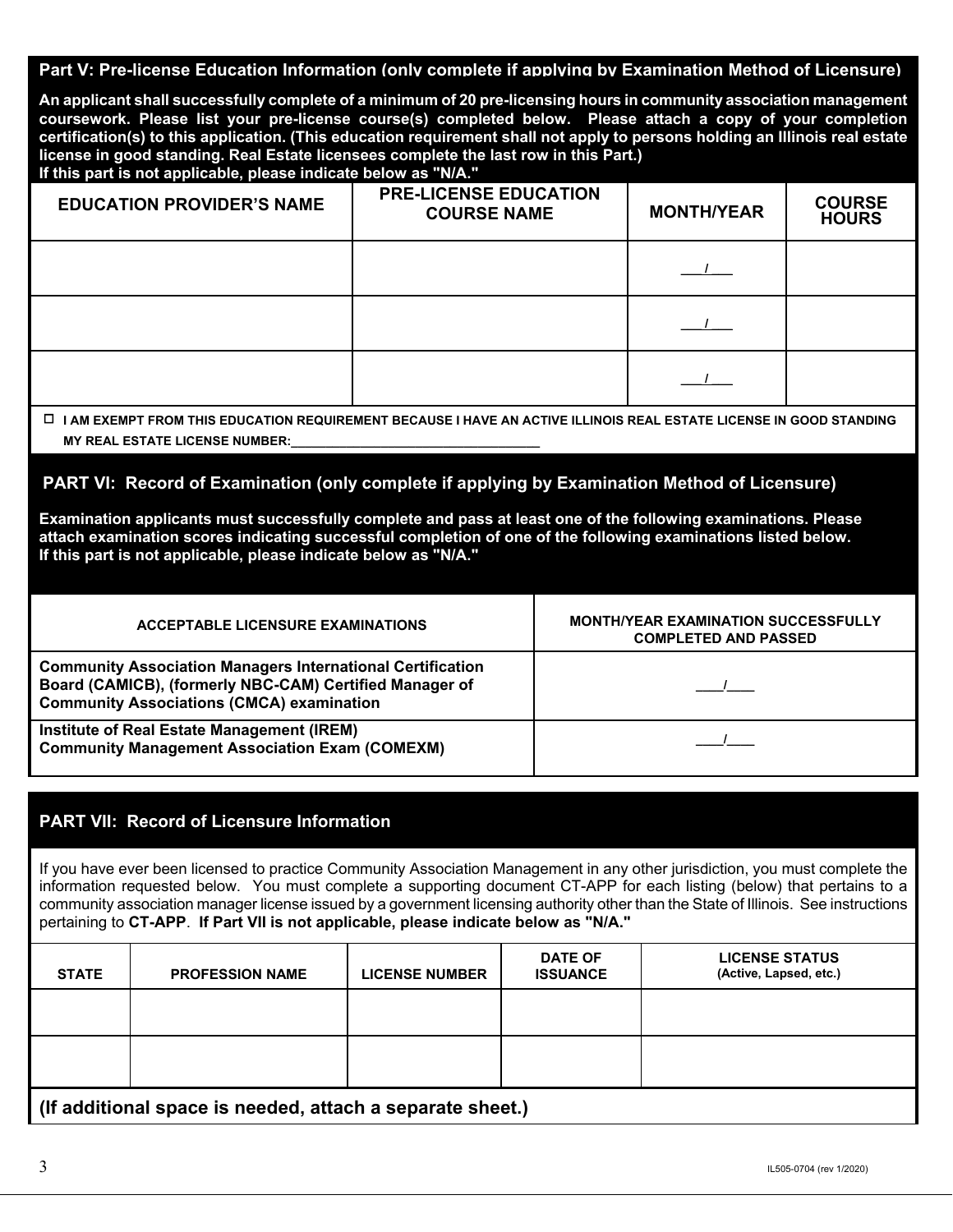| PART VIII: Personal History Information (This Part must be completed by all Applicants)                                                                                                                                                                                                                                                                                                                                                                                                                                                                                                                                                                                                                                                                                                                                                                                                                                                                                                                                                                                                                                                                                                                                                                                                                      | YES NO |
|--------------------------------------------------------------------------------------------------------------------------------------------------------------------------------------------------------------------------------------------------------------------------------------------------------------------------------------------------------------------------------------------------------------------------------------------------------------------------------------------------------------------------------------------------------------------------------------------------------------------------------------------------------------------------------------------------------------------------------------------------------------------------------------------------------------------------------------------------------------------------------------------------------------------------------------------------------------------------------------------------------------------------------------------------------------------------------------------------------------------------------------------------------------------------------------------------------------------------------------------------------------------------------------------------------------|--------|
| 1. Have you been convicted of any criminal offense in any state or federal court (other than minor traffic<br>violations)? If yes, submit documentation for each conviction that includes an official copy of the court<br>docket, which shows the offense, the final disposition inclusive of the sentence, a statement from the<br>probation/parole officer if probation was served and that all conditions of the sentence have been met.<br>Submit a brief statement indication what you have been doing since your conviction/release.                                                                                                                                                                                                                                                                                                                                                                                                                                                                                                                                                                                                                                                                                                                                                                  |        |
| 2. Have you been denied a professional license or permit; or privilege of taking an examination; or had a<br>professional license, certification, or permit disciplined in any way by any licensing authority? If yes,<br>submit a copy of the denial letter and/or statement of discipline.                                                                                                                                                                                                                                                                                                                                                                                                                                                                                                                                                                                                                                                                                                                                                                                                                                                                                                                                                                                                                 |        |
| 3. Have you ever been discharged other than honorably from the armed service or from a city, county,<br>state or federal position? If yes, submit a DD-214 if discharged other than honorably from a city, county,<br>state or federal position; submit all documentation regarding discipline.                                                                                                                                                                                                                                                                                                                                                                                                                                                                                                                                                                                                                                                                                                                                                                                                                                                                                                                                                                                                              |        |
| 4. Are you delinquent on State taxes or child support payments? If yes, submit a statement concerning<br>your arrangement and an official document from the appropriate agency, the Illinois Department<br>of Revenue or the Illinois Dept. of Healthcare and Family Services, concerning your arrangement<br>and your payment agreement.                                                                                                                                                                                                                                                                                                                                                                                                                                                                                                                                                                                                                                                                                                                                                                                                                                                                                                                                                                    |        |
| <b>PART IX: Certifying Statement</b>                                                                                                                                                                                                                                                                                                                                                                                                                                                                                                                                                                                                                                                                                                                                                                                                                                                                                                                                                                                                                                                                                                                                                                                                                                                                         |        |
| I have made this application for the purpose of procuring an Illinois community association manager license. Under penalties of<br>perjury, I declare that I have examined the application and all supporting documents submitted by me in connection therewith,<br>and to the best of my knowledge, they are true, correct, and complete. I hereby consent that the application, and statements<br>made within it, may be used as evidence by the Agency in matters of Administrative Law; or, by any court where a violation of<br>Law is alleged. I understand that false statements may be used as evidence to deny this application or, to revoke or otherwise<br>discipline any license issued on the basis of this application. I have read and understand the Law and Administrative Rules<br>pertinent to community association manager licensure and agree to comply with the standards as set forth in the Community<br>Association Manager Licensing and Disciplinary Act and the Rules thereto. I understand that the fee included with this<br>application is non-refundable. I promise that I will cooperate in any investigation against myself or any other community<br>association manager registered as an Illinois community association manager for which the Agency has jurisdiction. |        |
| (Signature)<br>(Date)                                                                                                                                                                                                                                                                                                                                                                                                                                                                                                                                                                                                                                                                                                                                                                                                                                                                                                                                                                                                                                                                                                                                                                                                                                                                                        |        |